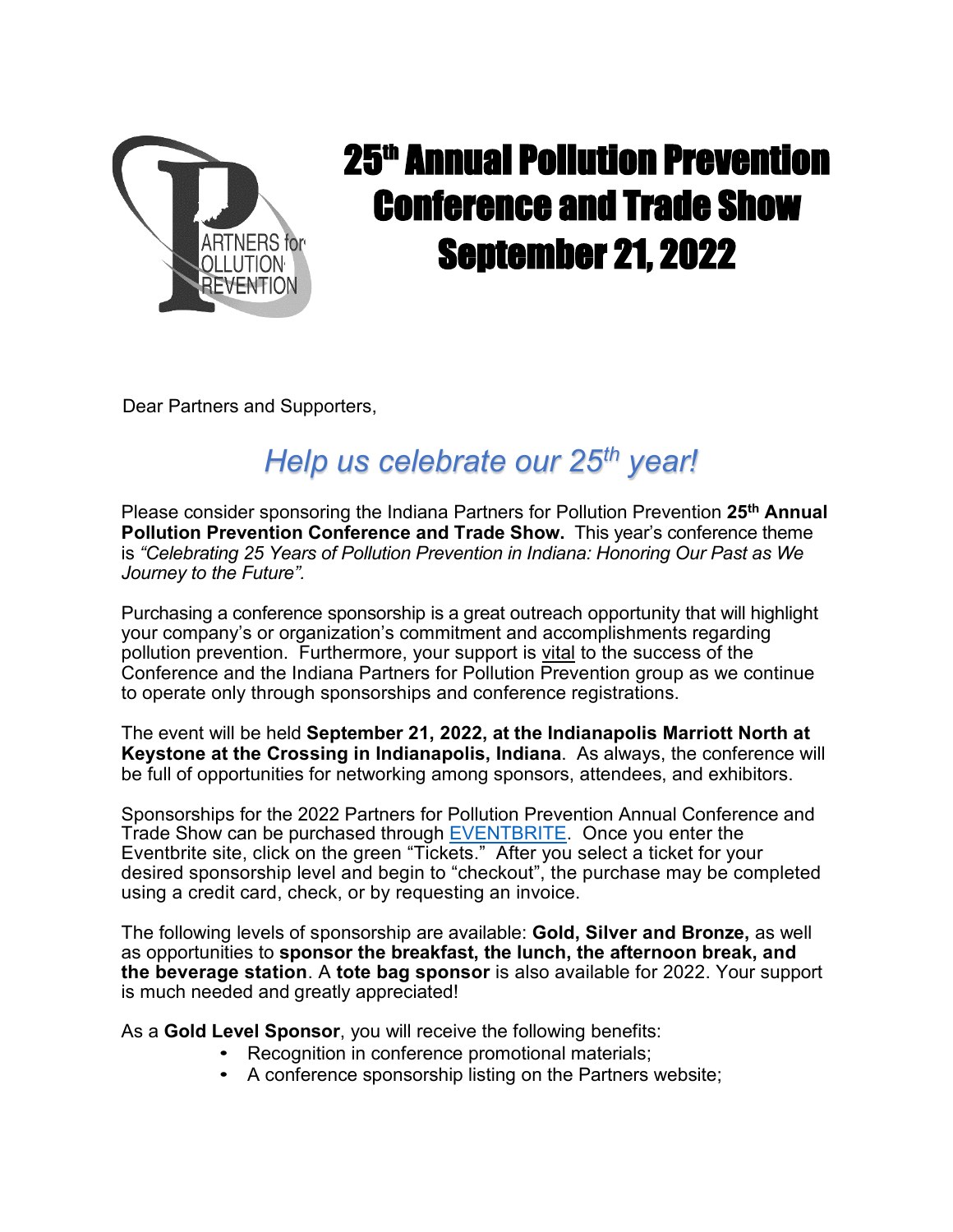- Company name recognition at the conference through Gold Sponsor Listing; and
- **Four** conference registrations.

The price for this sponsorship is \$1,500.

As a **Silver Level Sponsor,** you will receive the following benefits:

- Recognition in conference promotional materials;
- A conference sponsorship listing on the Partners website;
- Company name recognition at the conference through Silver Sponsor Listing; and
- **Two** conference registrations.

The price for this sponsorship is \$1,000.

As a **Bronze Level Sponsor,** you will receive the following benefits:

- Recognition in conference promotional materials;
- A conference sponsorship listing on the Partners website;
- Company name recognition at the conference through Bronze Sponsor Listing; and
- **One** conference registration.

The price for this sponsorship is \$500.

## **Additional Sponsorships**

As the **Lunch or Beverage Station Sponsor** (one of each is available)**,** you will receive the following benefits:

- Your company name will be displayed during lunch or at the break station location;
- Recognition in conference presentation materials; and
- Company name recognition from the moderator at the appropriate time.

The price for one of these sponsorships is \$500.

As the **Breakfast or Afternoon Break Sponsor** (one of each is available) you will receive the following benefits:

- Your company name will be displayed at the breakfast or break station location;
- Recognition in conference presentation materials; and
- Company name recognition from the moderator at the appropriate time.

The price for this sponsorship is \$325.

As the **Tote Bag Sponsor** you will receive the following benefits:

- Your company name or logo will be printed on the tote bag given to each of the conference attendees;
- Company name recognition from the moderator at the appropriate time. The price for one of these sponsorships is \$500.